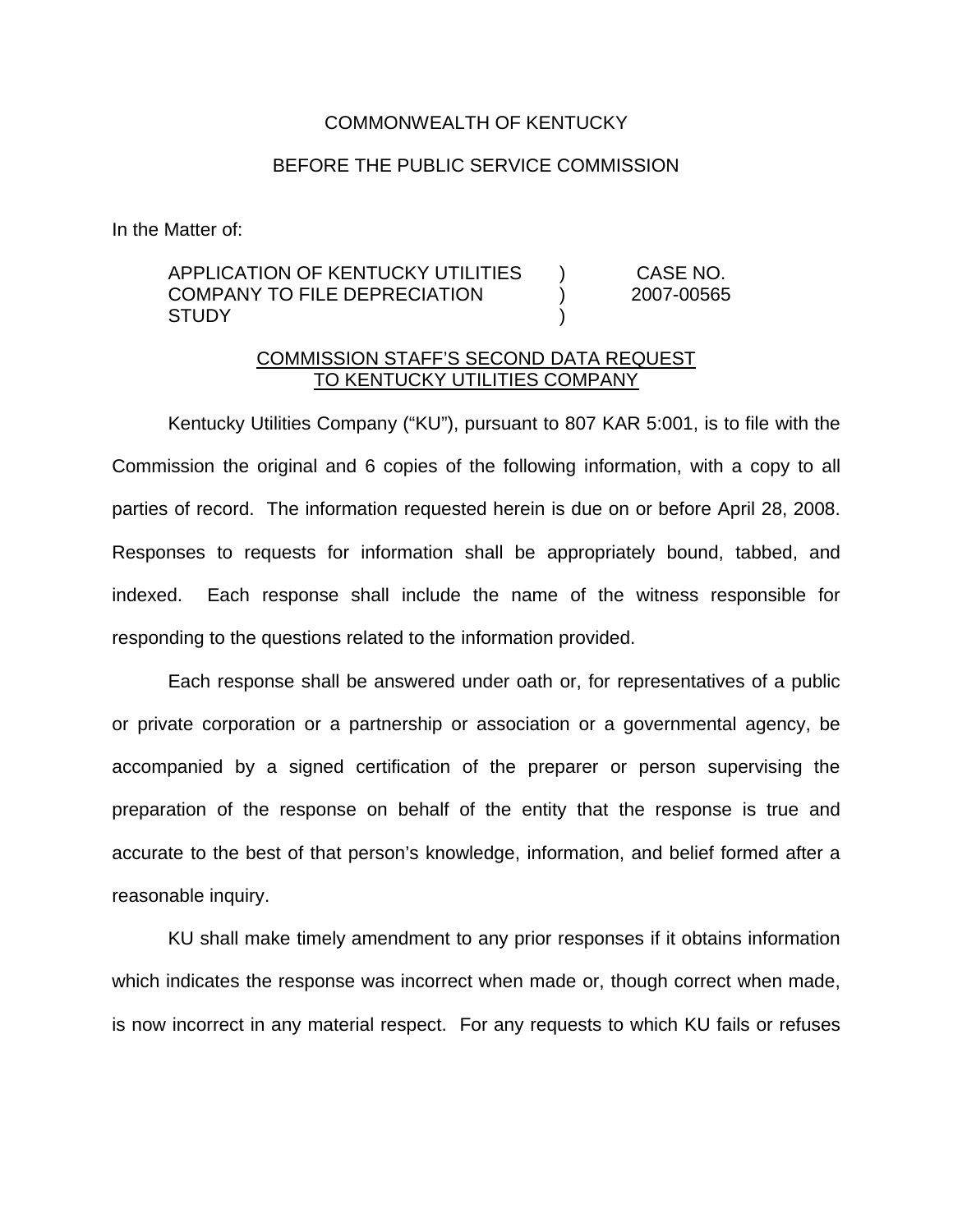to furnish all or part of the requested information, KU shall provide a written explanation of the specific grounds for its failure to completely and precisely respond.

Careful attention should be given to copied material to ensure it is legible. When the requested information has been previously provided in this proceeding in the requested format, reference may be made to the specific location of that information in responding to this request. When applicable, the requested information shall be separately provided for total company operations and jurisdictional operations.

1. Refer to the response to the Commission Staff's First Data Request dated February 18, 2008 ("Staff First Request"), Item 2. KU was requested to compare and contrast the approach used in its last depreciation study with the approach followed in the current depreciation study. KU's response only identified the difference between the approaches, instead of comparing and contrasting the two approaches. Provide the originally requested information.

2. Refer to the Application, page 5, and the response to the Staff First Request, Item 4. Paragraph 12 of the Application states,

> In order to match the proposed changes in its depreciation rates with the possible changes in its base rates, KU respectfully requests the Commission to issue an order in this proceeding to approve KU's proposed depreciation rates for accounting and ratemaking purposes concurrent with KU's next change in base rates pursuant to a Commission Order issued in a base rate proceeding filed by KU. KU anticipates filing a new base rate application during the 2008 calendar year, so there should not be undue delay associated with implementing new depreciation rates during KU's next base rate case, and the study will be sufficiently current.

However, in the response to Item 4, Mr. Conroy states,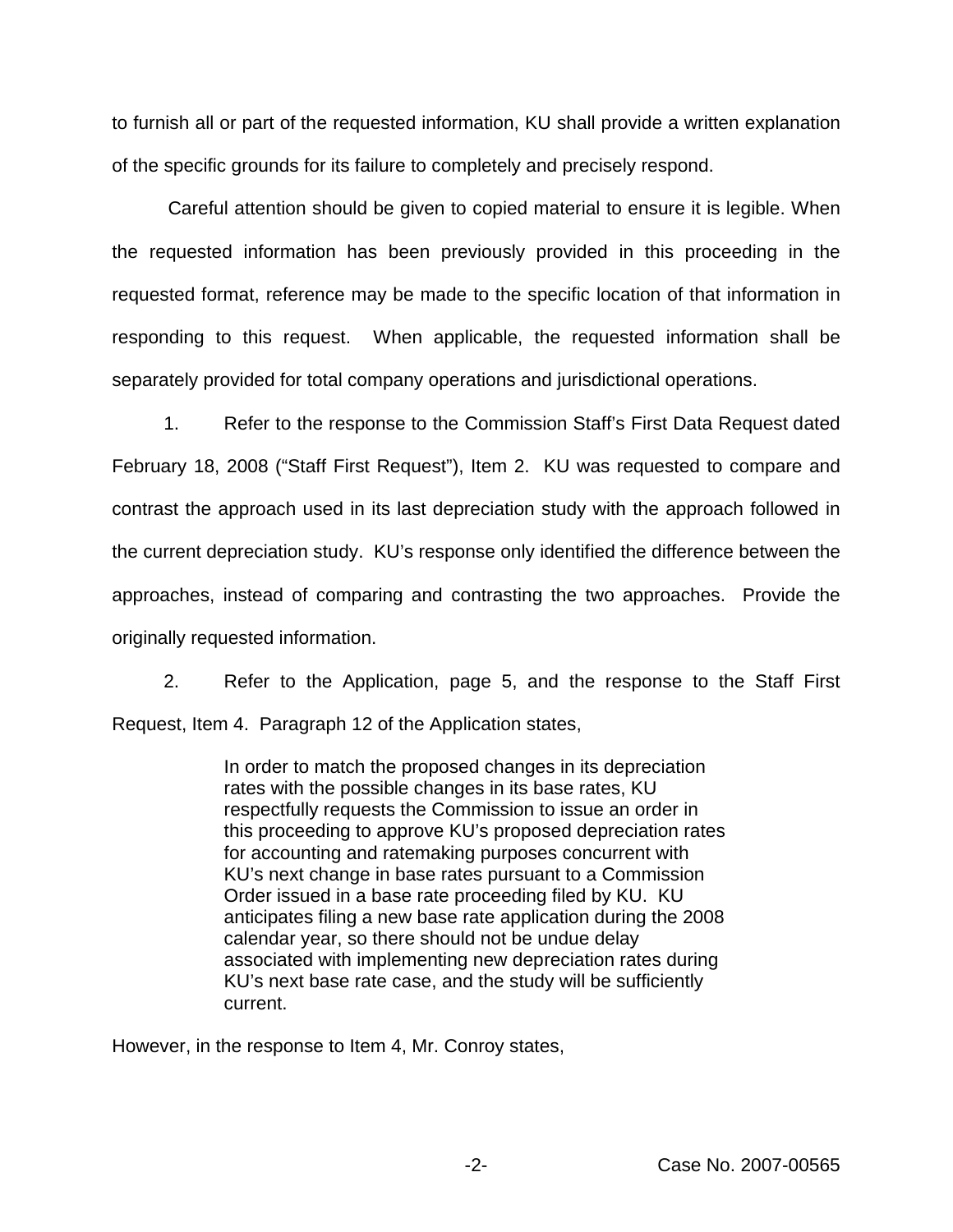The Company is requesting the Commission to defer the review of the proposed depreciation rates in order to match the change in depreciation rates with a change in base rates and to obtain administrative efficiencies with a single proceeding addressing all impacts of a change in depreciation rates. . . . KU proposes to review the depreciation rates recommended in the study during the Company's next general rate case proceeding, which the Company has indicated it anticipates filing during 2008.

The response to Item 4 does not appear to be consistent with KU's Application.

a. Does KU seek approval of the proposed depreciation rates in this proceeding or wish to defer a ruling on the proposed depreciation rates until its next general rate case proceeding? Explain the response.

b. If KU's intent was to defer the review of the proposed depreciation rates to be considered as part of a future rate case, explain why KU filed the current application stating that it was seeking approval now.

3. Refer to the response to the Staff First Request, Item 5.

a. Provide the status of KU's depreciation filing before the Virginia State Corporation Commission ("Virginia SCC").

b. If the Virginia SCC has approved the proposed depreciation rates, provide copies of the documentation received by KU approving the rates.

c. If the Virginia SCC has not approved the proposed depreciation rates, indicate when KU anticipates a decision will be rendered.

4. Refer to the response to the Staff First Request, Item 7. Concerning the comparable amortization periods of other utilities utilized in developing the KU amortization periods, identify the utilities included in this analysis and when the applicable amortization periods were last updated.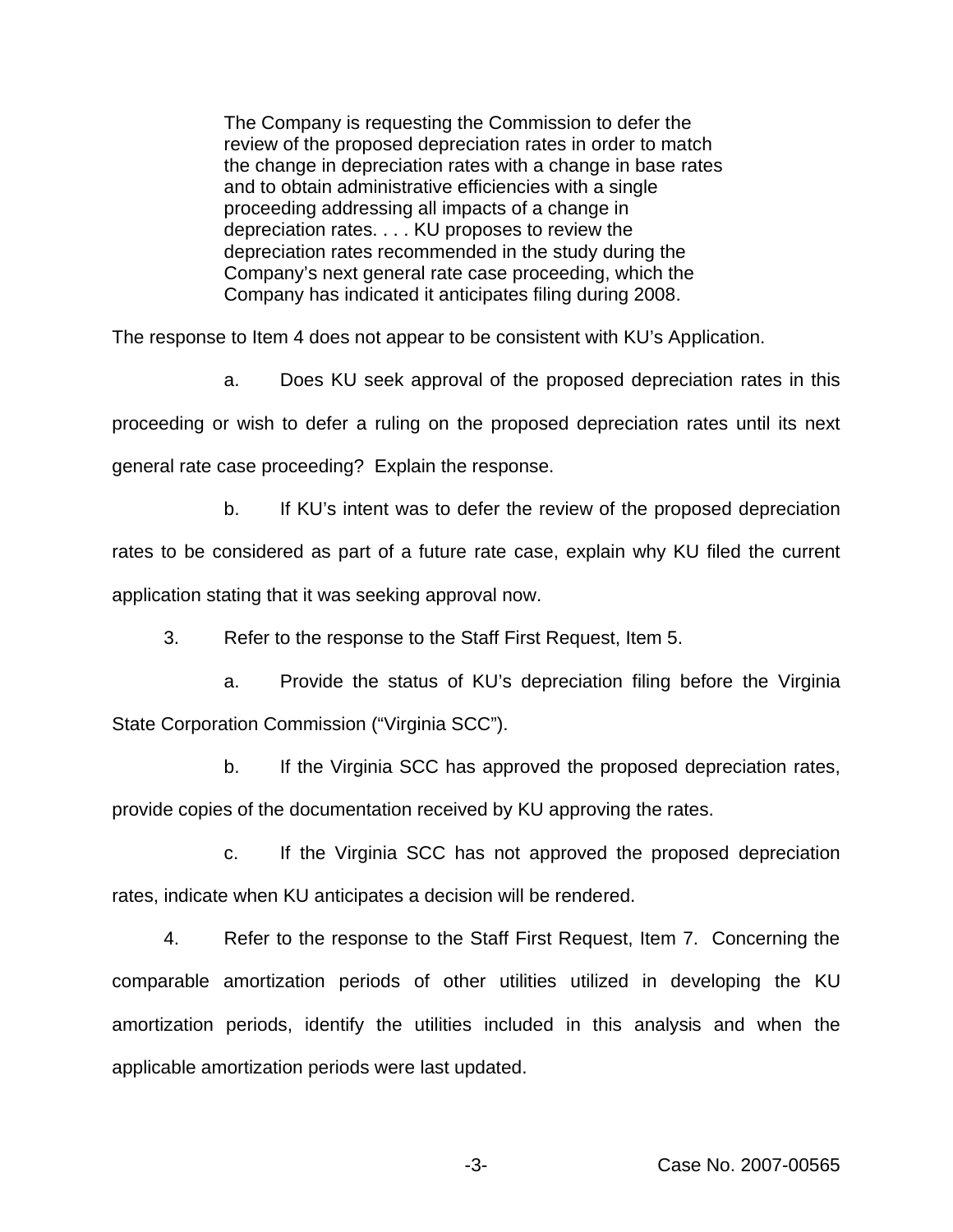5. Refer to the response to the Staff First Request, Item 8, Attachment page 2 of 7. Explain why the "Percentage Difference" shown for Account No. 316 – Ghent Unit 3 does not match the "Net Salvage Percent" for this account as shown in the Direct Testimony of John J. Spanos, Exhibit JJS-KU, page III-5

6. Refer to the response to the Staff First Request, Item 10. Would KU agree that from a regulator's perspective it would be appropriate to use the same depreciation rates for utility plant jointly owned by two regulated utilities? Explain the response.

7. Refer to the response to the Staff First Request, Item 13, and the response to the Attorney General's Initial Requests for Information dated February 4, 2008 ("AG's Initial Request"), Item 8.

a. In the response to Items 13(a) through 13(d) and 13(m), reference is made to "estimates of others." For each subpart of Item 13 referencing "estimates of others" specifically identify the individual or utility providing the estimate.

b. The response to Item 13(e) states that "It has been determined that the most recent five-year period is more indicative of future expectations of net salvage, therefore, emphasis was placed on that data." Explain in detail how this determination was made and identify the individuals involved in making the determination.

c. The response to Items 13(f), 13(g), 13(k), and 13(I) states that results from the reviewed data sets were not anticipated to continue in the future. Explain in detail how this determination was made and identify the individuals involved in making the determination.

-4- Case No. 2007-00565